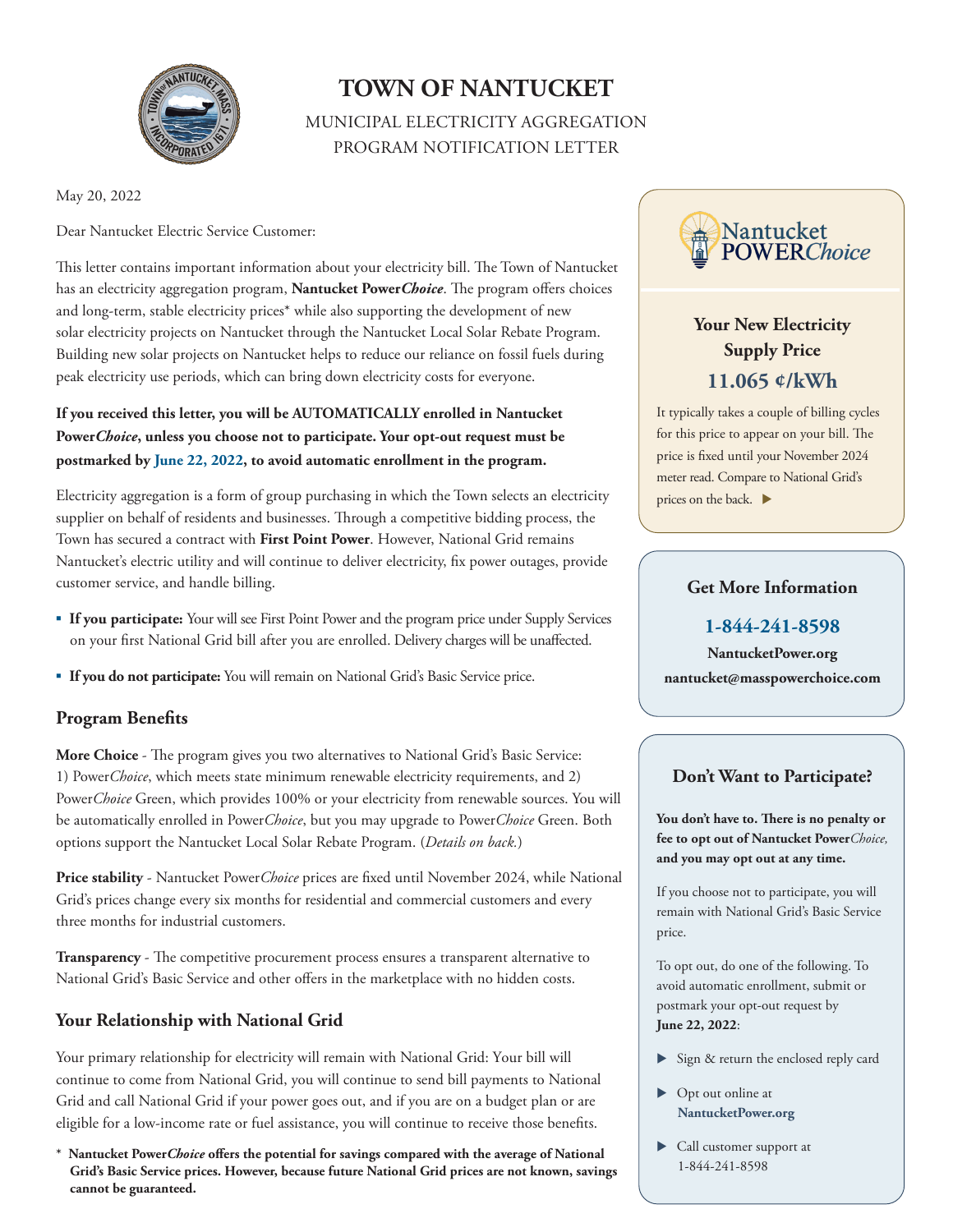# **Program Options & Pricing**

|                                | Automatic enrollment:<br>Power Choice                                                                                      | Optional / available by request:<br><b>Power Choice Green</b>                                                                                         | If you opt out:<br><b>National Grid's Basic Service</b>                                                                                                                                                              |
|--------------------------------|----------------------------------------------------------------------------------------------------------------------------|-------------------------------------------------------------------------------------------------------------------------------------------------------|----------------------------------------------------------------------------------------------------------------------------------------------------------------------------------------------------------------------|
| Enrollment                     | If you do nothing, you will be<br>automatically enrolled in<br>Power Choice.                                               | To upgrade to Power Choice Green, call<br>Customer Support at 1-844-241-8598.                                                                         | If you opt out, you will remain<br>on National Grid's Basic Service.                                                                                                                                                 |
| Renewable<br>Energy<br>Content | Meets minimum Massachusetts<br>renewable energy requirements,<br>including 20% from New England<br>(MA Class I RECs) 2022. | 100% renewable energy, including<br>20% from renewable energy projects in<br>New England (MA Class I RECs) above<br>the minimum 20% required in 2022. | Meets minimum Massachusetts renewable energy<br>requirements, including 20% from New England<br>(MA Class I RECs) in 2022                                                                                            |
| <b>Rate Term</b>               | Enrollment – November 2024<br>meter read                                                                                   | Enrollment – November 2024 meter<br>read                                                                                                              | May 1, 2022 -<br>October 31, 2022 **                                                                                                                                                                                 |
| <b>Residential</b>             | 11.065 $\ell$ /kWh*                                                                                                        | $14.001 \text{ c/kWh}^*$                                                                                                                              | $11.491 \text{ c/kWh}$                                                                                                                                                                                               |
| Commercial                     | 11.065 $\ell$ /kWh*                                                                                                        | $14.001 \text{ c/kWh}^*$                                                                                                                              | 10.370 ¢/kWh                                                                                                                                                                                                         |
| <b>Industrial</b>              | 11.065 $\ell$ /kWh*                                                                                                        | $14.001 \text{ c/kWh}^*$                                                                                                                              | 11.223 ¢/kWh (May 1, 2022 -<br>July 31, 2022 **)                                                                                                                                                                     |
| <b>Exit Terms</b>              | Leave any time.<br>No exit charge.                                                                                         | Leave any time.<br>No exit charge.                                                                                                                    | Leave any time. No exit charge. However, industrial<br>customers only (rates G-2 and G-3) on the fixed-<br>price Basic Service option may receive a billing<br>adjustment, which may be either a credit or a charge. |

Prices include a 0.1 ¢/kWh administration fee and an extra 0.1 ¢/kWh to support Nantucket's local Solar Rebate Program (www.nantucket-ma. gov/solarrebate). Program prices could increase as a result of a change in law that results in a direct, material increase in costs during the term of the electricity supply agreement.

\*\* National Grid's fixed Basic Service prices change every six (6) months for residential and commercial accounts and every three (3) months for industrial accounts. They will next change on November 1, 2022, for residential and commercial accounts, and on August 1, 2022, for industrial accounts.

# **Frequently Asked Questions**

**Why did the Town launch an aggregation?** Municipal Aggregation was unanimously approved at the 2016 Annual Town Meeting (Article 104) as a way to help the local community to save money and protect against dramatic seasonal price swings that have been difficult to predict and challenging for many to manage. Aggregation can also deliver greener power more cost effectively, including from island renewable energy sources through the launch of a local Solar Rebate Program. Learn more here: www.nantucket-ma.gov/solarrebate.

**I have signed my own contract with an electricity supplier. What should I do?** If you received this letter and you *also* have an existing electricity supply contract that you wish to preserve, **you should opt out of the program**. Failure to opt out will result in your enrollment in the program and could trigger penalties from your current electricity supplier.

**I have a tax exempt account. How can I retain my account's tax-exempt status?** Taxes will be billed as part of the program's power supply charge. Customers are responsible for identifying and requesting an exemption from the collection of any tax by providing appropriate tax exemption documentation to First Point Power. Visit NantucketPower.org for more information.

If you have any additional questions, please do not hesitate to reply to me directly or contact program customer support at **nantucket@masspowerchoice.com** or **1-844-241-8598**. Our Town consultants, MassPowerChoice, will be happy to help you.

Lauren Sinatra Energy Coordinator, Town of Nantucket Lsinatra@nantucket-ma.gov / (508) 325-5379 2 Fairgrounds Road Nantucket, MA 02554